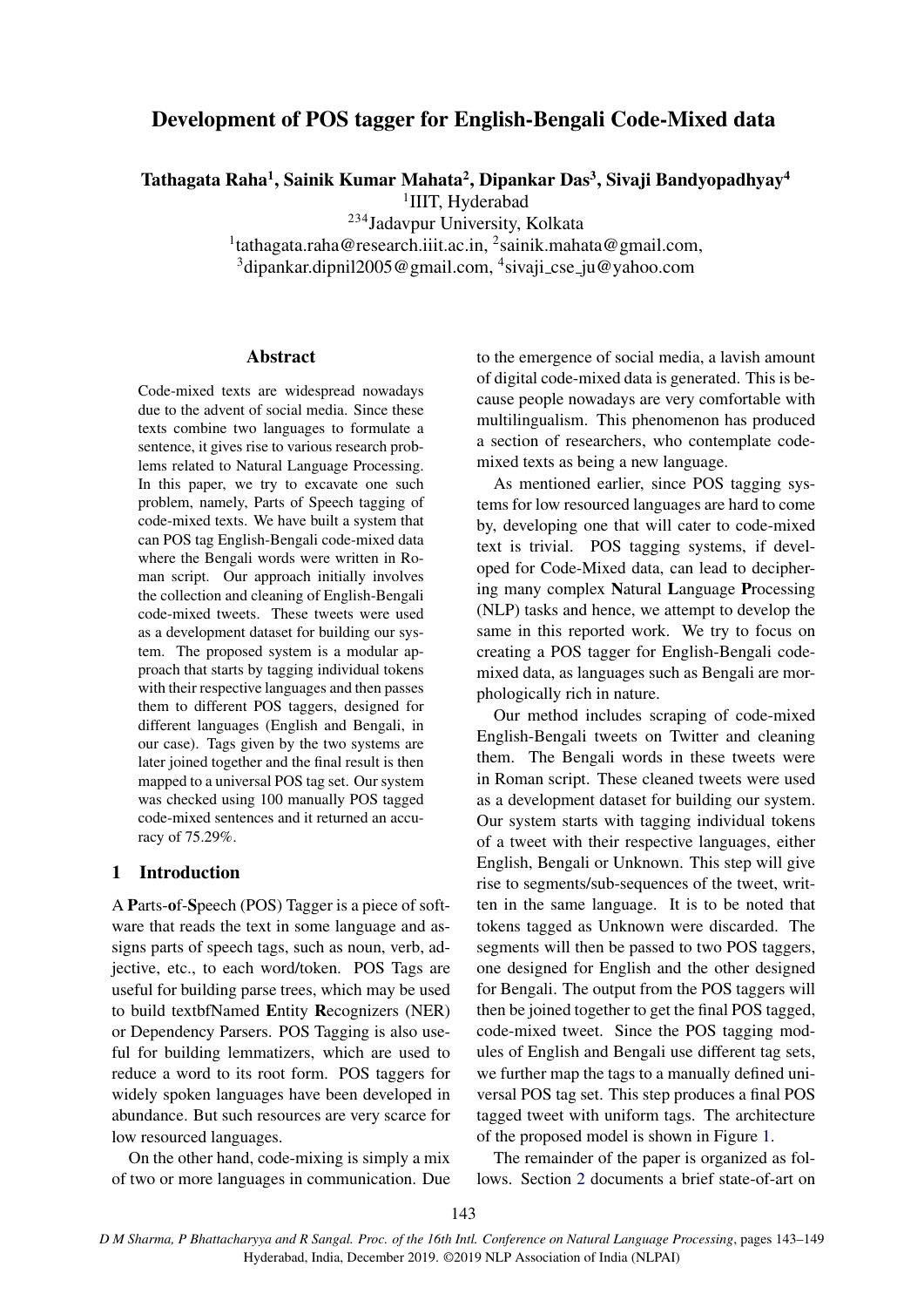<span id="page-1-0"></span>

Figure 1: Architecture of the proposed model.

this domain. Section [3](#page-1-2) defines the data preparation steps. Section [4](#page-2-0) defines the pipeline which helps us in POS tagging the code-mixed tweets. This will be followed by the results in Section [5](#page-4-0) and concluding remarks in Section [6.](#page-5-0)

## <span id="page-1-1"></span>2 Related Work

In the past few years, a lot of significant work has been done in the field of Parts of Speech tagging. The first significant POS tagger came in the early Nineties which was a rule-based tagger [\(Karlsson et al.,](#page-5-1) [2011\)](#page-5-1). One of the English rulebased taggers had an accuracy of 99.5% [\(Samuels](#page-6-0)[son and Voutilainen,](#page-6-0) [1997\)](#page-6-0). POS taggers based on statistical approaches were also used during this time, which was based on statistical models like bi-gram,tri-gram and Markov Models [\(DeRose,](#page-5-2) [1988;](#page-5-2) [Cutting et al.,](#page-5-3) [1992;](#page-5-3) [Dermatas and Kokki](#page-5-4)[nakis,](#page-5-4) [1995;](#page-5-4) [Meteer et al.,](#page-5-5) [1991;](#page-5-5) [Merialdo,](#page-5-6) [1994\)](#page-5-6). Subsequently, POS tagger based on both statistical methods and a rule-based approach was proposed by [Brill](#page-5-7) [\(1992\)](#page-5-7).

Use of Conditional Random Fields for the development of POS taggers was proposed by [Laf](#page-5-8)[ferty et al.](#page-5-8) [\(2001\)](#page-5-8), [Shrivastav et al.](#page-6-1) [\(2006\)](#page-6-1) and [Sha](#page-6-2) [and Pereira](#page-6-2) [\(2003\)](#page-6-2). [Nakamura et al.](#page-5-9) [\(1990\)](#page-5-9) used neural networks for POS tagging for the first time.

POS taggers for the Bengali language was also built by [Seddiqui et al.](#page-6-3) [\(2003\)](#page-6-3). This POStagger was built on the analysis of the Bengali morphemes. Other works have been done in Bengali POS tagging by [Hasan et al.](#page-5-10) [\(2007\)](#page-5-10) and [Danda](#page-5-11)[pat et al.](#page-5-11) [\(2007\)](#page-5-11) which were rule-based and semisupervised.

[Pimpale and Patel](#page-5-12) [\(2016\)](#page-5-12) attempted to tag codemixed data using Stanford POS tagger. He trained the POS tagger on constrained data of Hindi, Bengali, and Telugu, mixed with English. They garnered accuracy figures of 71%. Similarly, [Sarkar](#page-6-4)

[\(2016\)](#page-6-4) used the HMM model on constrained codemixed data and achieved an accuracy figure of 75.60%.

Pipeline architecture for POS tagging of codemixed data was first used by [Barman et al.](#page-5-13) [\(2016\)](#page-5-13). The training data was very low in their case and the LID (language identification) and transliteration models used were based on Support Vector Machines (SVM) and manual transliteration. Our approach also used pipeline architecture similar to theirs, but our model does not require any annotated data to train the system. Also, the LID and transliteration modules, in our case, have been fully trained with much larger data, using Deep Learning architecture.

#### <span id="page-1-2"></span>3 Data Preparation

We decided to use a development dataset for building our system. It is to be noted that this data was used to build the proposed system and not to train it. Since code-mixed data consisting of English and Bengali language are difficult to find, we decided to scrape such data from Twitter. The collected tweets contained multiple degrees of noise and hence, it needed to be cleaned before using it to develop our future systems. After cleaning the tweets, they were subjected to a Language Tagger module that tagged every token of the tweet with their corresponding language (English, Bengali, and Unknown, in this case).

#### 3.1 Tweet Scraping and Cleaning

Initially, we had to assemble the development data, consisting of English-Bengali code-mixed data, that will be used to build the POS tagger model. For this, we scraped tweets from Twitter, as it is a social media handle with a huge repository of such data. Our tweet scraper module used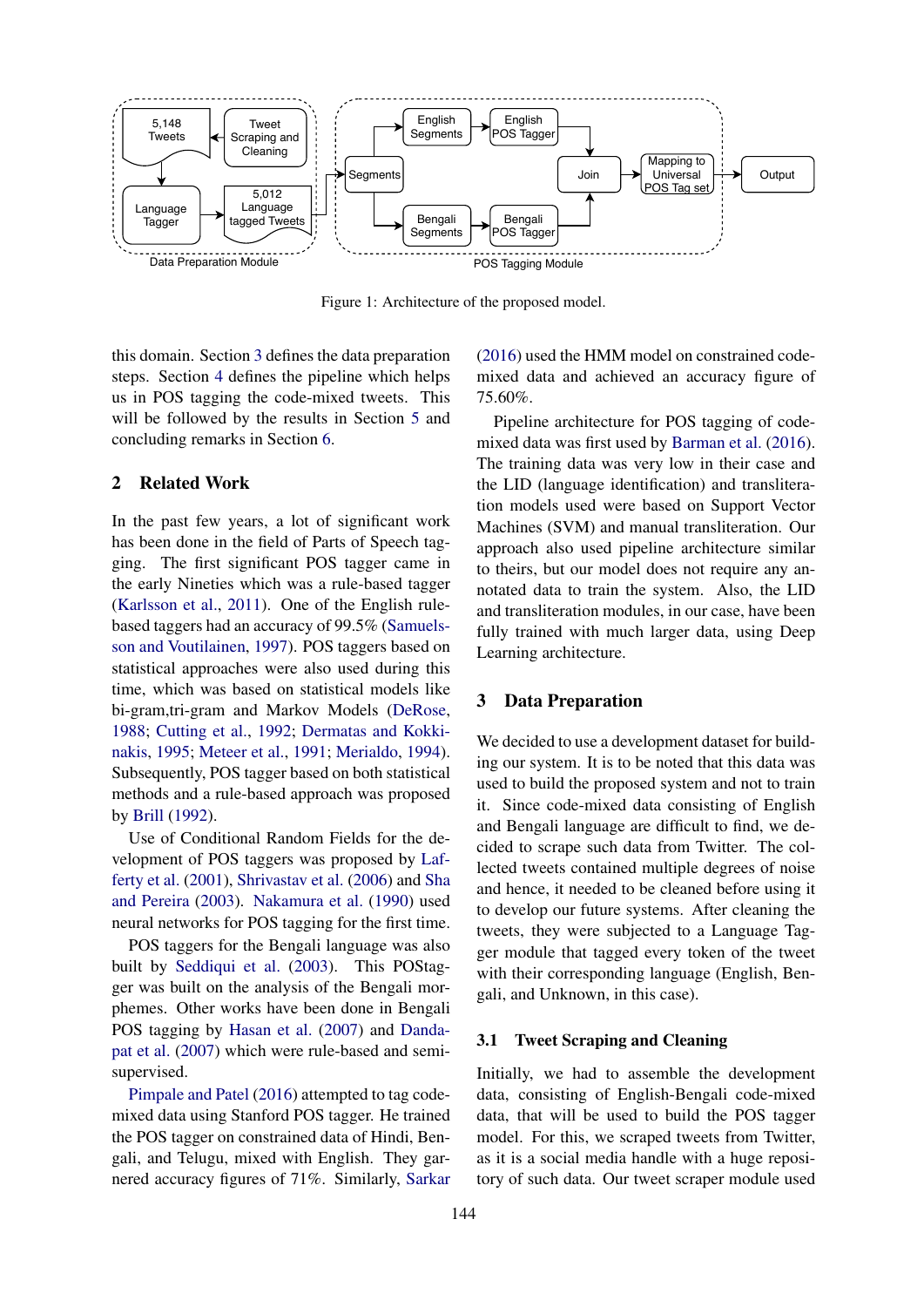the Twint module<sup>[1](#page-2-1)</sup>, a python package that helps to scrape tweets. The program was fed with a list of Bengali (Romanized) keywords that will be used to scrape the tweets. Later, the Twint object iterates the keywords and recovers tweets corresponding to the same keywords.

Using this method, 5,148 code-mixed tweets containing English and Bengali (Romanized) words were collected. The collected tweets were noisy and hence we needed to clean it beforehand to proceed. The cleaning module was a manifold approach that involved cleaning links, smileys, Emojis, Hashtags, and Mentions (Usernames).

#### 3.2 Language Tagging and Segmentation

We observed that there is no end-to-end POS tagger available that can jointly tag English and Bengali tokens. Thus we decided to segment the cleaned tweets, into Bengali and English. This was done so that tokens in different language segments can be tagged with their respective POS tags, separately.

For segmenting the tweets, the words needed to be tagged with their corresponding language. To develop such a Language Tagging (LT) model, we collected 11,060 Romanized words of Bengali and 7,223 words of English. We developed a binary classification model that takes as input, the tokens of a tweet (in character embedding) and outputs the language of the word to either English or Bengali. Tokens (in character embedding) were fed to a stacked LSTM of size 2. The output vectors from the LSTM cells were then fed to a fully connected layer, which then mapped the words to its specific language. For the given model, Activation was kept as *Sigmoid*, Optimizer used was *Adam* and Loss used was *Binary Crossentropy*. Batch Size was kept at 30. The program was executed for 30 epochs and the model was validated using a validation split of 0.2.

The architecture of the language tagging module is shown in Figure [2.](#page-2-2) The model returned a validation accuracy of 91%. It is to be noted that, characters apart from alphabets and numbers were tagged as Unknown'. Tweets with no language tag and only unknown tags were discarded. An example of language tagging is shown in Table [1.](#page-2-3) Statistics of the tweets after cleaning and language tagging are shown in Table [2.](#page-3-0)

After the language tagging is done, a segmenta-

<span id="page-2-2"></span>

Figure 2: Language Tagging Module.

<span id="page-2-3"></span>

| I loved the golpo and khabar                  |
|-----------------------------------------------|
| ta khub nice chilo.                           |
| I\en loved\en the\en golpo\bn and\en          |
| khabar\bn ta\bn khub\bn nice\en chilo\bn .\un |
| Table 1: Example of Language Tagging.         |

tion module partitions the code-mixed input into segments concerning its language tags. In our case, segments are sub-sequences of the instance, written in the same language. An example of segmentation is shown below, where strings in brackets denote segments;

1. (Movie) $_{En}$  (ta bhalo chilo) $_{Bn}$  (but mid point) $_{En}$ (e amar khub) $_{\text{Bn}}$  (boring) $_{\text{En}}$  (lagte shuru korlo) $_{\text{Bn}}$ . **2.** (I had to go) $_{En}$  (karon o khub) $_{Bn}$  (urgently) $_{En}$  $(daklo amaye)<sub>Bn</sub>$ .

## 3.3 Language Switch Analysis

Language tagged tweets were then analyzed to examine switching patterns. For this, the tweets were tokenized and a list of bigrams was extracted. Since the tokens of the tweets are tagged with their specific language, we could find out the count of bigrams with respect to EN-EN (both tokens of biagram are in English), BN-BN (both tokens of biagram are in Bengali), EN-BN (fist token of biagram is in English and second in Bengali) and BN-EN (fist token of biagram is in English and second in Bengali).

#### <span id="page-2-0"></span>4 Parts of Speech Tagging

After the data preparation step, the language tagged segments are passed to the corresponding

<span id="page-2-1"></span><sup>1</sup> https://pypi.org/project/twint/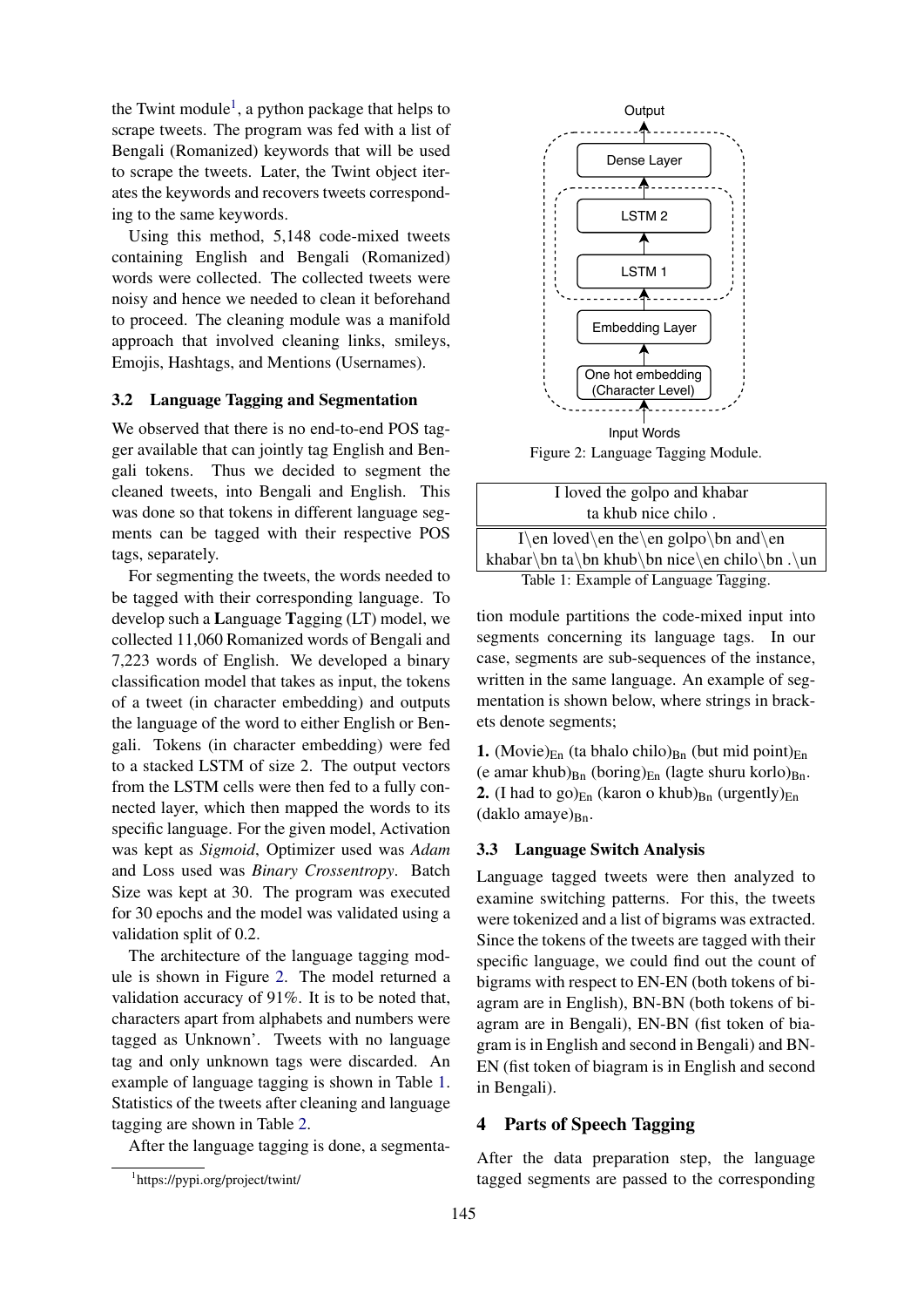<span id="page-3-0"></span>

| <b>Particulars</b>                 | <b>Number</b> |
|------------------------------------|---------------|
| No. of tweets before LT            | 5.148         |
| No. of tweets after LT             | 5.012         |
| No. of tokens before LT            | 1,44,17       |
| No. of tokens after LT             | 1,41,47       |
| No. of tweets with no language tag | 136           |

Table 2: Statistics of tweets after cleaning and Language Tagging.

| Switch       | Count  | Freq > 500 | Freq > 1000 |
|--------------|--------|------------|-------------|
| EN-BN        | 17,758 | 199        | 88          |
| <b>BN-EN</b> | 17,562 | 166        | 53          |
| EN-EN        | 43,859 | 539        | 203         |
| <b>BN-BN</b> | 16,535 | 98         | 39          |

Table 3: Language Switch Analysis.

language POS tagger for the final tagging. Two different POS tagging systems were used for English and Bengali. For POS tagging the English Segments we used the Stanford POS tagger<sup>[2](#page-3-1)</sup> and the output was recorded.

For the Bengali segments, we used a tagger developed by [Das et al.](#page-5-14) [\(2014\)](#page-5-14). They trained the tagger on 10,000 Bengali (Devanagari) POS tagged sentences and tested it on 2,000 Bengali (Devanagari) sentences. Their model returned 92% accuracy. To use their model, we had to transliterate the Bengali segments into its corresponding Devanagari script. The model developed to do the same is described in Section [4.1.](#page-3-2)

#### <span id="page-3-2"></span>4.1 Bengali Transliteration

To develop the transliteration system, we initially collected 22,781 Romanized Bengali words and manually transliterated them to its Devanagari counterpart. We developed a Sequence-to-Sequence model that takes as input the Romanized Bengali words and outputs the Bengali words in the Devanagari script. The embedding used in this model was at the character level.

The model consists of two parts: an Encoder and Decoder. The encoder takes as input, Romanized Bengali characters, creates one-hot vectors of the same and passes this to the Embedding layer. The output of the embedding layer is given to a stacked LSTM cell, which produces a context vector of the input word. The Decoder module takes as input the Bengali characters in Devanagari script, creates a one-hot vector of the same and passes it to an embedding layer. The output of the embedding layer is given to a stacked LSTM cell which is initialized with the state of the encoder module. The stacked LSTM cell then pro-

duces Bengali characters (in Devanagari script) as output, with an offset of a one-time step. The activation of the model was selected as *Softmax*, Optimizer used was *Adam* and Loss used was *Sparse Categorical Crossentropy*. Batch Size was kept at 1024. The program was executed for 50 epochs and the model was validated using a validation split of 0.1.

The validation accuracy of the model was recorded as 87%. The architecture of the model is shown in Figure [3.](#page-3-3)

<span id="page-3-3"></span>

Figure 3: Back transliteration model

The transliterated segments are then fed to the Bengali POS tagger and the corresponding outputs are recorded.

After POS tagging both the English and Bengali segments, the results are joined together to get a POS tagged code-mixed tweet.

## 4.2 Mapping to Universal POS Tag Set

The final POS tagged code-mixed tweets need to be generalized to a universal system because the POS tags of the Bengali and English POS taggers are different. This is because English and Bengali POS taggers have different grammar and thus use different POS tag sets. To simplify this situation, we use a universal POS tag set that comprises the tags as showed in Table [4.](#page-4-1) The table shows the universal tags in bold and italics while the other texts define the universal tag.

For mapping the English POS tags to this universal POS tag set we use map\_tag which is an inbuilt tool of NLTK. It maps the English tags to these tags based on some pre-defined rules.

The mapping of the Bengali POS tags (Stanford

<span id="page-3-1"></span><sup>2</sup> https://nlp.stanford.edu/software/tagger.shtml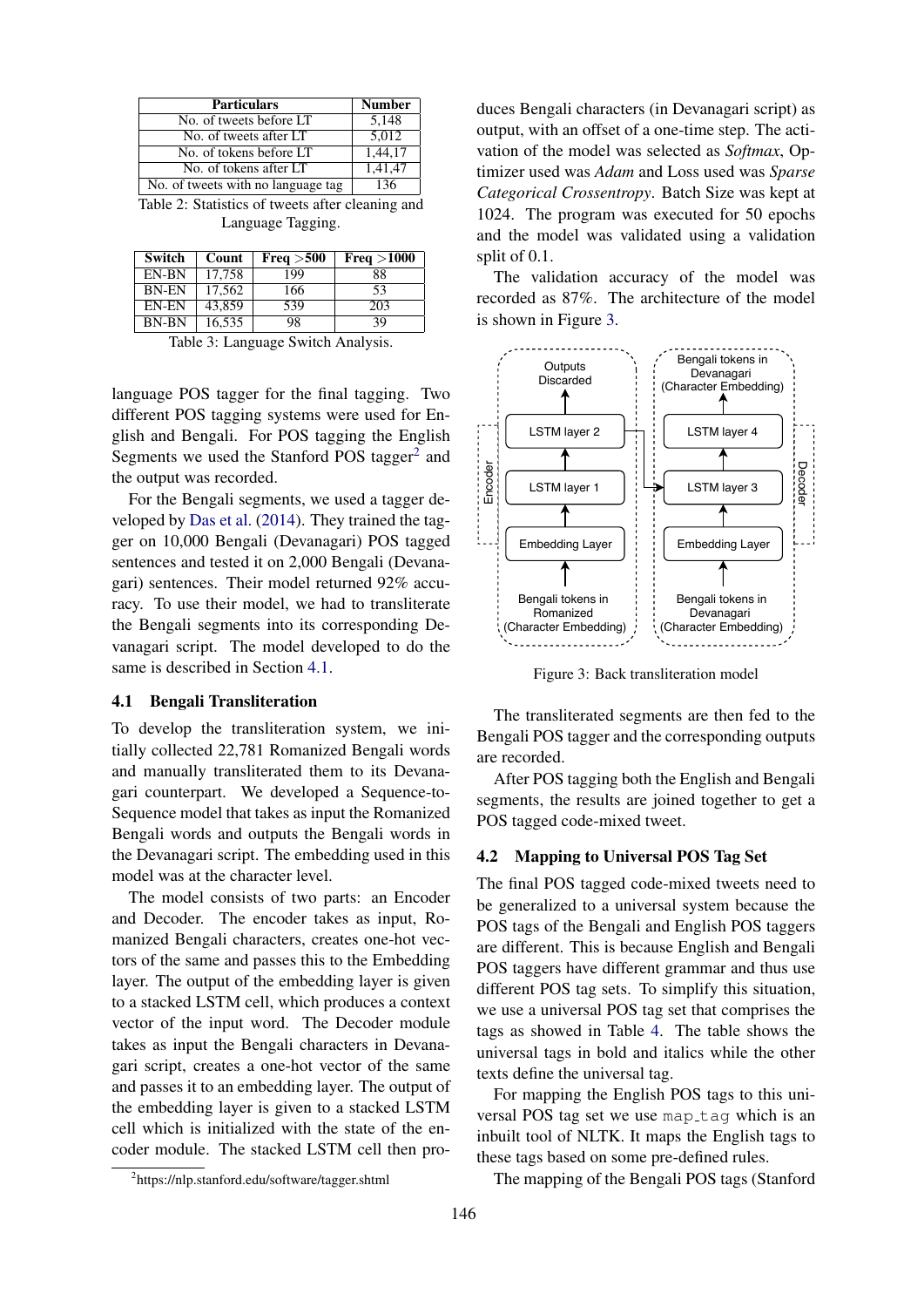<span id="page-4-1"></span>

| POS           | <b>Univ.Tag</b> | $\overline{POS}$ | <b>Univ. Tag</b>  |  |
|---------------|-----------------|------------------|-------------------|--|
| Adjective     | ADJ             | Adposition       | ADP               |  |
| Determiner    | <b>DET</b>      | Noun             | <b>NOUN</b>       |  |
| Pronoun       | <b>PRON</b>     | Verb             | <b>VERB</b>       |  |
| Adverb        | ADV             | Conjunction      | $\overline{CONJ}$ |  |
| Numeral       | NUM             | Particle         | <b>PRT</b>        |  |
| Punctuation   | STM             | Other            | X                 |  |
| Demonstrative | <b>DEM</b>      | Intensifier      | <b>INTF</b>       |  |
| Reduplicative |                 | <b>RDP</b>       |                   |  |

Table 4: Universal tag set, where text in bold and italics denote the tag and the text above define the tags

POS tags) to the universal POS tag set is shown in Table [5.](#page-4-2) Here, text in bold and italics denotes the universal tag, while the other defines the Stanford POS tags.

<span id="page-4-2"></span>

| Syst. Tag   | <b>Univ.</b> Tag | Syst. Tag   | Univ. Tag   |
|-------------|------------------|-------------|-------------|
| NN          |                  | VM          | <b>VERB</b> |
| <b>NNP</b>  | <b>NOUN</b>      | VAUX        |             |
| <b>INTJ</b> |                  | IJ          | ADJ         |
| <b>PRP</b>  | <b>PRON</b>      | OF          |             |
| WО          |                  | <b>RB</b>   | <b>ADV</b>  |
| <b>DEM</b>  | DEM              | <b>NEG</b>  |             |
| <b>PSP</b>  | <b>ADP</b>       | <b>RP</b>   | <b>PRT</b>  |
| CC          | <i>CON.I</i>     | <b>INTF</b> | <i>INTF</i> |
| QC          | NUM              | <b>RDP</b>  | <b>RDP</b>  |
| <b>SYM</b>  | <b>SYM</b>       | UN          | UN          |
| DET         | DET              | Other       | X           |

Table 5: Mapping of Bengali POS tags to the universal tagset. Text in bold and italics denotes the universal tag, while the other defines the Stanford POS tags

Finally, the POS tagged segments (mapped to the universal POS tagset) are recorded as the final output.

#### <span id="page-4-0"></span>5 Results

Since there is no automated evaluation metric present to assess the quality of POS tagging a code-mixed sentence, we hired a linguist who was proficient in both Bengali and English. The linguist was asked to prepare a test data comprising of 100 English-Bengali code-mixed sentences. Further, the linguist was asked to POS tag the tokens, based on the universal POS tagset, separately. The linguist was told to look into the context of the sentence while tagging the tokens. This approach was used to properly

- tag ambiguous words, such as 'to', which occurs in both English and Bengali.
- tag words in the switching point.

The same test data was tagged using our system as well. To calculate the agreement between the manual annotation and system annotation, we used Krippendorff's Alpha [\(Krippendorff,](#page-5-15) [2011\)](#page-5-15), and

the metrics and the confusion are shown in Table [6](#page-4-3)

<span id="page-4-3"></span>

| <b>POS</b><br><b>Tag</b>                                 | Man.<br><b>Tag</b>                                                       | Syst.<br><b>Tag</b> | Diff. &<br>Conf. |                  |             |  |
|----------------------------------------------------------|--------------------------------------------------------------------------|---------------------|------------------|------------------|-------------|--|
| <b>NOUN</b>                                              | 522                                                                      | 538                 | 16               | ADJ              | <b>VERB</b> |  |
| <b>VERB</b>                                              | 286                                                                      | 259                 | 27               | <b>NOUN</b>      | <b>PRON</b> |  |
| ADJ                                                      | 169                                                                      | 141                 | 28               | <b>NOUN</b>      | <b>VERB</b> |  |
| <b>PRON</b>                                              | 104                                                                      | 118                 | 14               | <b>ADJ</b>       | <b>ADV</b>  |  |
| ADV                                                      | 93                                                                       | 63                  | 30               | <b>VERB</b>      | <b>ADV</b>  |  |
| <b>SYM</b>                                               | 59                                                                       | 60                  |                  | <b>NUM</b><br>1  |             |  |
| <b>CONJ</b>                                              | 58                                                                       | 49                  | 9                | <b>NOUN</b>      | <b>VERB</b> |  |
| <b>DET</b>                                               | 54                                                                       | 53                  |                  | <b>VERB</b><br>1 |             |  |
| <b>ADP</b>                                               | 54                                                                       | 49                  |                  | 5<br><b>PRT</b>  |             |  |
| <b>PRT</b>                                               | 21                                                                       | 18                  |                  | 3<br><b>ADJ</b>  |             |  |
| <b>DEM</b>                                               | 10                                                                       | 11                  |                  | <b>NOUN</b><br>1 |             |  |
| <b>NUM</b>                                               | 9                                                                        | 9                   |                  | 0                |             |  |
| <b>INTF</b>                                              | 3                                                                        | 6                   |                  | <b>VERB</b><br>3 |             |  |
| RDP                                                      | 1                                                                        | 1                   |                  | 0                |             |  |
| $\overline{\text{UN}}$                                   | 0                                                                        | 606                 |                  | 606              |             |  |
| $\overline{K's \langle \text{alpha}}$<br>(Interval)<br>. | 0.7522<br>$\sim$ $\sim$ $\sim$<br>$\ddot{\phantom{1}}$<br>$\blacksquare$ |                     |                  |                  |             |  |

Table 6: Agreement Analysis between manual tagged and system tagged POS tags

Inter-system annotation agreement scores described in Table [6](#page-4-3) evaluates the overall system. To dive deeper, we evaluated every sentence of the test data. This was done using two methods.

#### Method 1:

For a code-mixed sentence, the POS tag of every token in the same manually annotated sentence as compared to the POS tag of every token in the same system annotated sentence.  $score<sub>A</sub>$  was calculated as

$$
score_A = \frac{\text{\# matched POS tags with manual tagged sentence}}{\text{\# tokens in the manually annotated sentence}}
$$

Method 2: POS tagging of tokens that lie in the language switching point,i.e.,  $word_{English} \leftrightarrow word_{Bengali}$ , is of utmost importance as the context of the two words may change. As a result, POS tags may also differ. In this context, score $_B$  was calculated by multiplying  $0.25$  to score<sub>A</sub> and taking the absolute value of its log value, if POS tags (for the language switching point) in the manually annotated sentence and the system annotated sentence, match. The multiplying factor was kept at 0.25 as there can be four bigrams, i.e., EN-EN, BN-BN, EN-BN, and BN-EN.

If there is more than one switching point and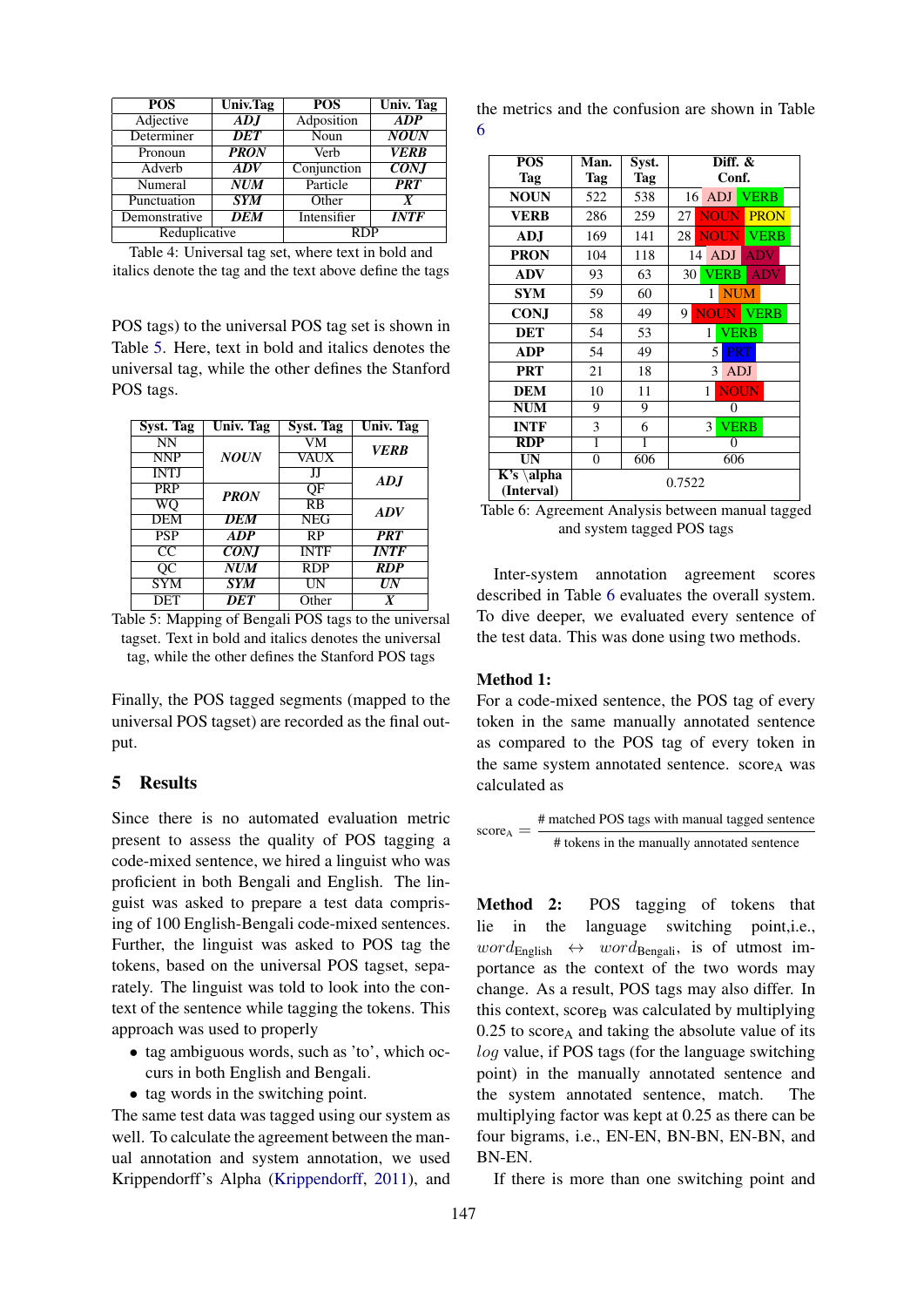the POS tags match, the multiplying factor was repeated for the number of switching. So, if there are two switching points, and the POS tags match, score<sub>A</sub> will be multiplied by  $0.25$  and  $0.25$  to get score<sub>B</sub>.

$$
score_B = |log(score_A * (0.25)^n)|
$$

, where  $n$  denotes the number of language switching points present and the trailing \* denote that the formula holds true if certain conditions are met.

With the help of the above methods,  $Score_A$  and Score<sub>B</sub> were calculated for every sentence and finally, the average for the whole test data was calculated. With method 1, our algorithm garnered accuracy of 72.72% and with method 2, the accuracy increased to 75.29%.

# <span id="page-5-0"></span>6 Conclusion

In this work, we have devised a modular system that can POS tag English-Bengali code-mixed sentences. The system uses sub-modules to perform the same. Owing to the fact, that the submodules can be trained for any given language, the proposed approach can be used to tag a variety of code-mixed data involving any two language pairs.

The system can be enhanced further if the submodules can be trained using more annotated data. E.g., if the POS tagger for the Bengali language could have been trained using more data, the problem of tagging untrained tokens with 'UN' tags could have been solved. Also, the problem of wrongly tagging tokens, e.g., tagging NOUN as ADJ, VERB and tagging PRON as NOUN, VERB, etc., could have been solved. This would have made the Bengali POS tagging module more robust. The same applies to the transliteration module as well.

In the future, we would like to develop an end-to-end system, so that the errors of one submodule do not propagate to the other sub-modules.

#### References

- <span id="page-5-13"></span>Utsab Barman, Joachim Wagner, and Jennifer Foster. 2016. Part-of-speech tagging of code-mixed social media content: Pipeline, stacking and joint modelling. In *Proceedings of the Second Workshop on Computational Approaches to Code Switching*, pages 30–39.
- <span id="page-5-7"></span>Eric Brill. 1992. A simple rule-based part of speech tagger. In *Proceedings of the third conference on*

*Applied natural language processing*, pages 152– 155. Association for Computational Linguistics.

- <span id="page-5-3"></span>Doug Cutting, Julian Kupiec, Jan Pedersen, and Penelope Sibun. 1992. A practical part-of-speech tagger. In *Third Conference on Applied Natural Language Processing*, pages 133–140.
- <span id="page-5-11"></span>Sandipan Dandapat, Sudeshna Sarkar, and Anupam Basu. 2007. Automatic part-of-speech tagging for bengali: An approach for morphologically rich languages in a poor resource scenario. In *Proceedings of the 45th Annual Meeting of the ACL on Interactive Poster and Demonstration Sessions*, pages 221–224. Association for Computational Linguistics.
- <span id="page-5-14"></span>A. Das, U. Garain, and A. Senapati. 2014. [Automatic](https://doi.org/10.1109/IALP.2014.6973488) [detection of subject/object drops in bengali.](https://doi.org/10.1109/IALP.2014.6973488) In *2014 International Conference on Asian Language Processing (IALP)*, pages 91–94.
- <span id="page-5-4"></span>Evangelos Dermatas and George Kokkinakis. 1995. Automatic stochastic tagging of natural language texts. *Computational Linguistics*, 21(2):137–163.
- <span id="page-5-2"></span>Steven J DeRose. 1988. Grammatical category disambiguation by statistical optimization. *Computational linguistics*, 14(1):31–39.
- <span id="page-5-10"></span>Fahim Muhammad Hasan, Naushad UzZaman, and Mumit Khan. 2007. Comparison of different pos tagging techniques (n-gram, hmm and brills tagger) for bangla. In *Advances and innovations in systems, computing sciences and software engineering*, pages 121–126. Springer.
- <span id="page-5-1"></span>Fred Karlsson, Atro Voutilainen, Juha Heikkilae, and Arto Anttila. 2011. *Constraint Grammar: a language-independent system for parsing unrestricted text*, volume 4. Walter de Gruyter.
- <span id="page-5-15"></span>Klaus Krippendorff. 2011. Computing krippendorff's alpha-reliability.
- <span id="page-5-8"></span>John Lafferty, Andrew McCallum, and Fernando CN Pereira. 2001. Conditional random fields: Probabilistic models for segmenting and labeling sequence data.
- <span id="page-5-6"></span>Bernard Merialdo. 1994. Tagging english text with a probabilistic model. *Computational linguistics*, 20(2):155–171.
- <span id="page-5-5"></span>Marie Meteer, Richard M Schwartz, and Ralph M Weischedel. 1991. Post: Using probabilities in language processing. In *IJCAI*, pages 960–965.
- <span id="page-5-9"></span>Masami Nakamura, Katsuteru Maruyama, Takeshi Kawabata, and Kiyohiro Shikano. 1990. Neural network approach to word category prediction for english texts. In *Proceedings of the 13th conference on Computational linguistics-Volume 3*, pages 213– 218. Association for Computational Linguistics.
- <span id="page-5-12"></span>Prakash B Pimpale and Raj Nath Patel. 2016. Experiments with pos tagging code-mixed indian social media text. *arXiv preprint arXiv:1610.09799*.